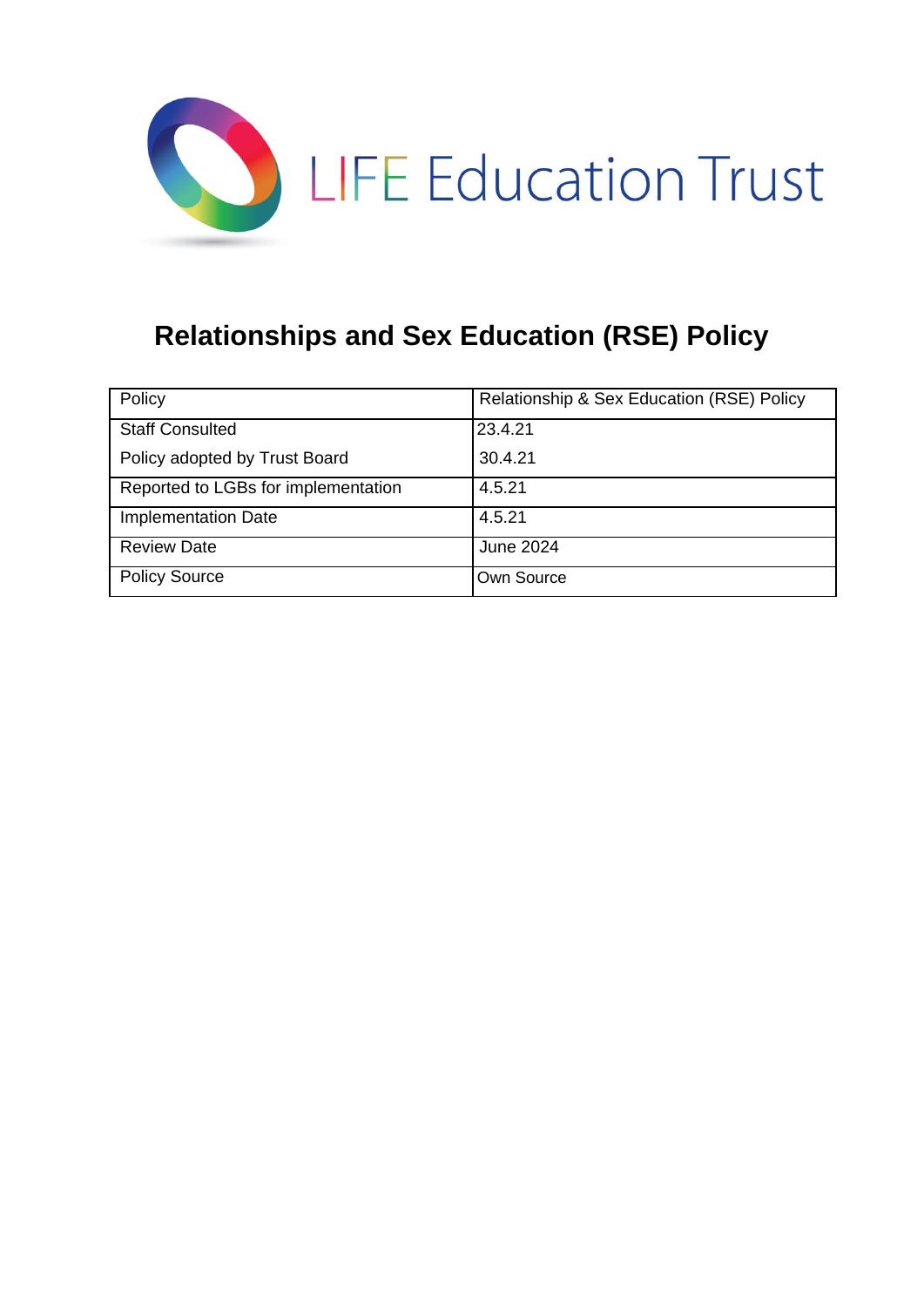# **Contents**

| 1. Aims                                | 3 |
|----------------------------------------|---|
| 2. Statutory Requirements              | 3 |
| 3. Policy Development                  | 3 |
| 4. Definition                          | 3 |
| 5. Curriculum                          | 4 |
| 6. Delivery                            | 4 |
| 7. Roles and Responsibilities          | 4 |
| 8. Right to Withdraw                   | 5 |
| 9. Training                            | 5 |
| <b>10. Monitoring Arrangements</b>     | 5 |
|                                        |   |
| <b>Appendix 1 (Curriculum Outline)</b> | 6 |
| <b>Appendix 2 (Withdrawal Form)</b>    | 6 |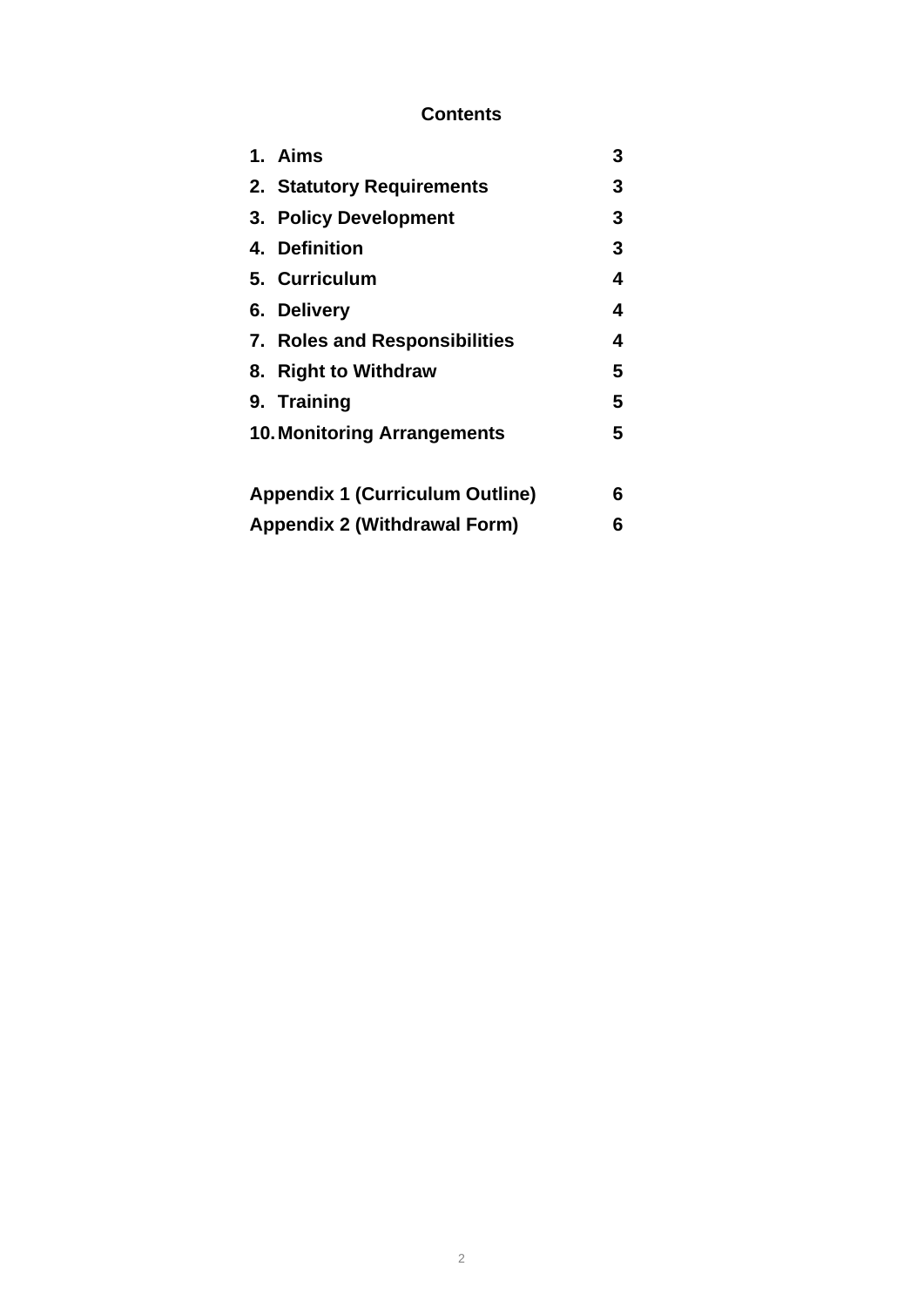#### *KEY DEFINITIONS USED IN THIS POLICY:*

*The Trust LIFE Education Trust* 

*The Board/Directors/Trust Board The Board of Directors of LIFE Education Trust School/Trust school An Academy or school within LIFE Education Trust Staff All staff employed by LIFE Education Trust and working with academies, schools or units within LIFE Education Trust*

*All schools within the LIFE Education Trust are legally defined as academies, regardless of whether the term "school" is used to describe them in the following policy.*

#### **1. Aims**

The aims of relationships and sex education (RSE) in our schools are to:

- Provide a framework in which sensitive discussions can take place
- Prepare our pupils for puberty, and give them an understanding of sexual development and the importance of health and hygiene
- Help pupils develop feelings of self-respect, confidence and empathy
- Create a positive culture around issues of sexuality and relationships
- Teach pupils the correct vocabulary to describe themselves and their bodies

#### **2. Statutory Requirements**

As an academy trust, our RSE policy complies with section 34 of the Children and Social [work act 2017.](http://www.legislation.gov.uk/ukpga/2017/16/section/34/enacted)

This states that primary pupils must be taught relationships education, although there are also elements of sex education contained in the National Curriculum for science. Secondary pupils must be taught relationships and sex education

In LIFE schools, we teach RSE as set out in this policy, with each school providing more detailed information regarding its own curriculum content.

#### **3. Policy Development**

Whilst bringing RSE into line with latest government guidance, this policy does not represent any significant change to the way that RSE has been taught in our schools previously. Nevertheless, our schools have developed their own content in consultation with staff, pupils and parents, in line with the following steps:

- Staff worked together to review curriculum content and pulled together all relevant information including relevant national and local guidance
- Parents/stakeholders in all schools have been consulted about the policy
- Once any amendments were made, the policy was shared with governors and ratified

#### **4. Definition**

RSE is about the emotional, social and cultural development of pupils, and involves learning about relationships, sexual health, sexuality, healthy lifestyles, diversity and personal identity.

RSE involves a combination of sharing information, and exploring issues and values.

RSE is not about the promotion of sexual activity.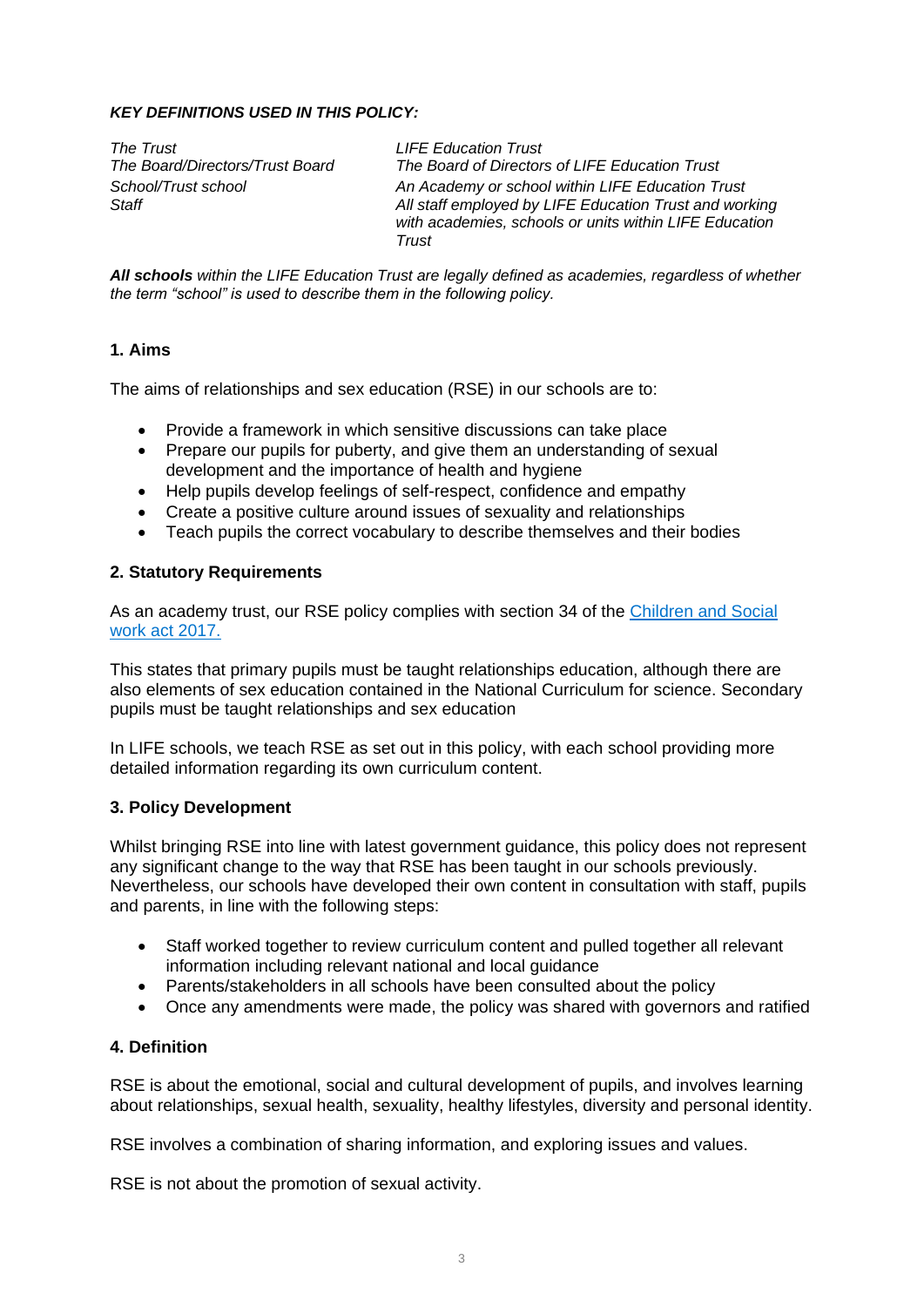#### **5. Curriculum**

Sex education is not compulsory in primary schools, beyond the science curriculum; however, following consultation, our primary schools do cover some additional content on sex education in order to meet the needs of their pupils. These are outlined in each school's curriculum information.

The curriculum content in each of our schools, for all age groups, has been developed in line with Trust policy and is set out by each school, in consultation with parents, pupils and staff, taking into account the age, needs and feelings of pupils.

If pupils ask questions outside the scope of this policy, teachers will respond in an appropriate manner so they are fully informed and don't feel the need to seek answers online.

#### **6. Delivery of RSE**

RSE is taught within the personal, social, health and economic (PSHE) education curriculum. Biological aspects of RSE are taught within the science curriculum, and some aspects of relationships may be included in religious education (RE).

In our primary schools, relationships education focuses on teaching the fundamental building blocks and characteristics of positive relationships. In our secondary schools, the focus is on further developing healthy, nurturing relationships of all kinds.

Each LIFE school publishes its own detailed curriculum, but RSE topics may include:

- Families and people who care for me
- Caring friendships
- Respectful relationships
- Online relationships and social media
- Being safe
- Intimate and sexual relationships, including sexual health (Year 6 and older only)

These areas of learning are taught in an age-appropriate manner within the context of family life, taking care to ensure that there is no stigmatisation of children based on their home circumstances. We acknowledge that families can include single parent families, LGBT parents, families headed by grandparents, adoptive parents, foster parents/carers amongst other structures.

#### **7. Roles and Responsibilities**

#### **7.1 LIFE Education Trust Board and Local Governing Boards (LGB)**

The Trust Board approves this RSE policy and the schools' curriculum content, and holds the CEO to account for its implementation.

The LGB for each school approves the school's curriculum policy, including for RSE, and hold the Headteacher to account for its implementation.

#### **7.2 Headteachers/Heads of School**

The Headteacher/Head of School is responsible for ensuring that RSE is taught consistently across the school, and for managing any requests to withdraw pupils from non-statutory components of RSE (see Section 8 below).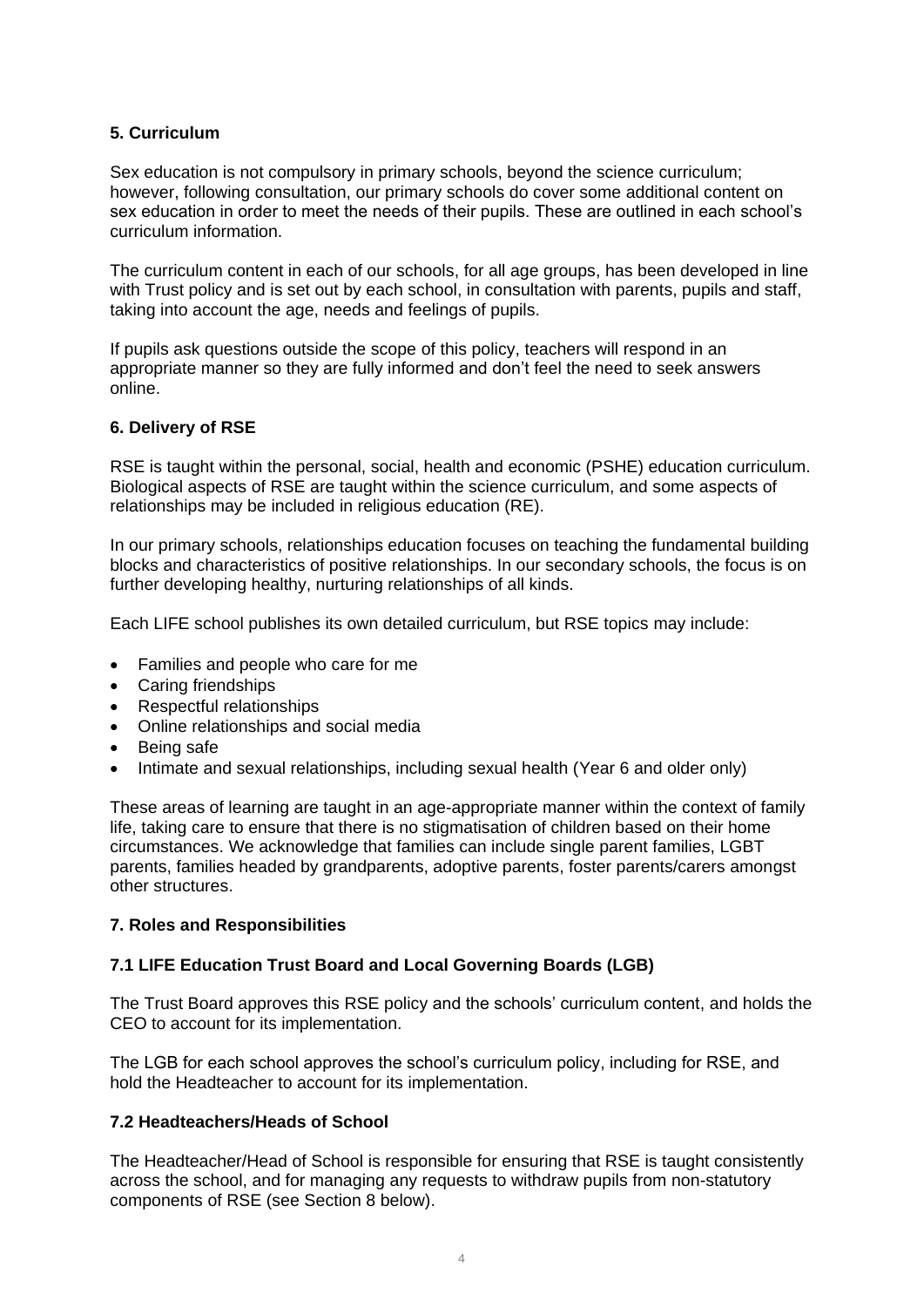## **7.3 Staff**

Staff are responsible for:

- Delivering RSE in a sensitive and age-appropriate manner
- Modelling positive attitudes to RSE
- Monitoring progress
- Responding to the needs of individual pupils
- Responding appropriately to pupils whose parents wish them to be withdrawn from the non-statutory components of RSE

#### **7.4 Pupils**

Pupils are expected to engage fully in RSE and, when discussing issues related to RSE, treat others with respect and sensitivity. Any use of derogatory language or bullying with regard to issues related to RSE will be dealt with accordance with each school's behavior policy.

#### **8. Parents' right to withdraw**

#### *Parents do not have the right to withdraw their children from relationships education.*

Parents have the right to withdraw their children from the non-statutory components of sex education within RSE up to and until 3 terms before the child turns 16. (After this point, if the child wishes to receive sex education rather than being withdrawn, the school will arrange this)

Requests for withdrawal should be put in writing using the form found in Appendix 2 of this policy and addressed to the headteacher.

Alternative work will be given to pupils who are withdrawn from sex education.

#### **9. Training**

Staff are trained on the delivery of RSE as part of their induction and it is included in each school's continuing professional development calendar.

Schools may also invite visitors from outside the school, such as school nurses or sexual health professionals, to provide support and training to staff teaching RSE.

#### **10. Monitoring arrangements**

The delivery of RSE across the Trust is overseen by the Director of Education and monitored by the Headteacher of each school.

Pupils' development in RSE is monitored by class teachers as part of their internal assessment systems, just as it is for all curriculum subjects.

This policy will be reviewed in line with the dates on page 1 and, at every review, the policy will be approved by the Trust Board.